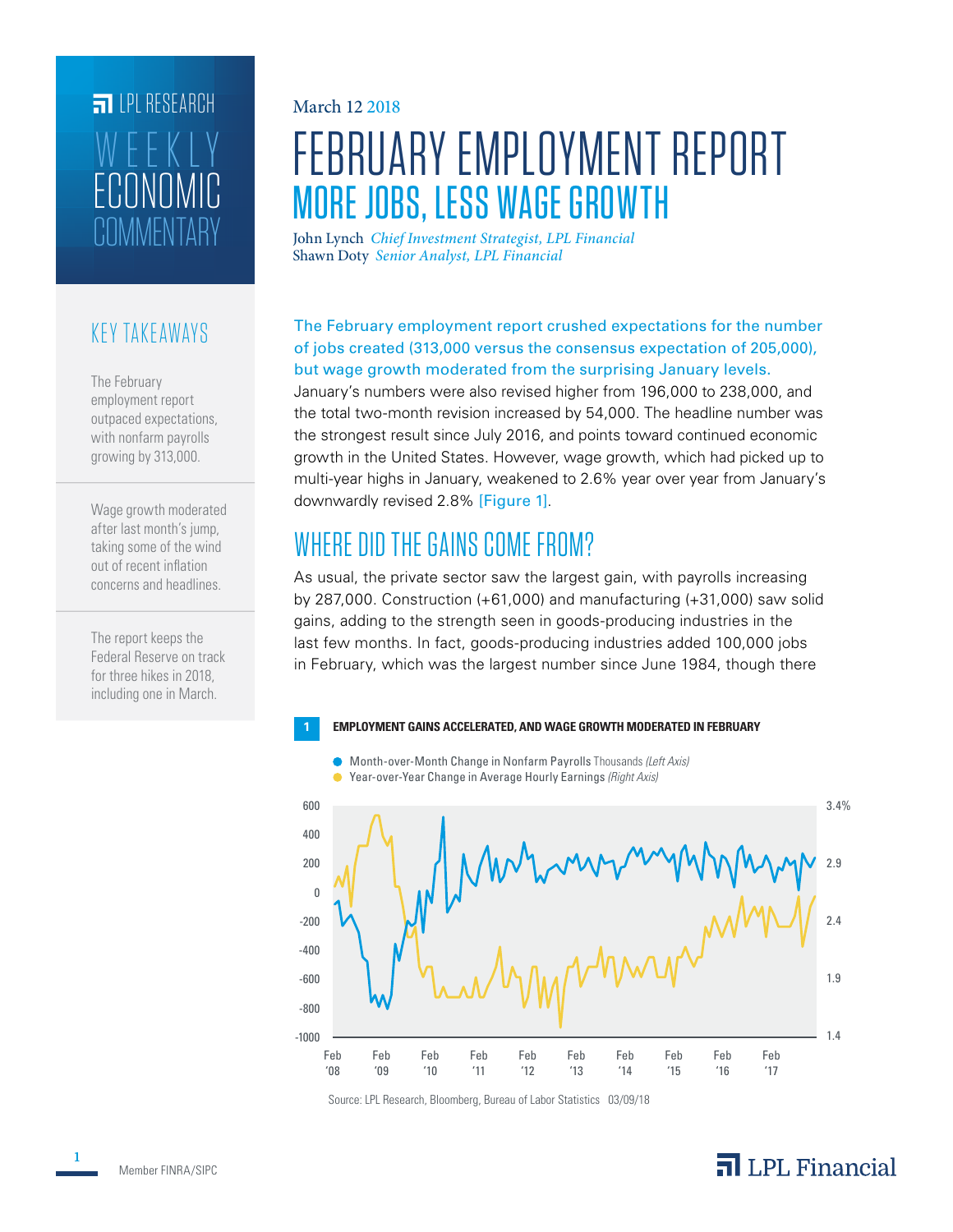were periods of similar strength in March 1994 (+99,000) and March 2000 (+96,000). Other major gains occurred in retail (+50,000) and professional and business services (+50,000). Within professional and business services, temporary help services—which can be viewed as a leading indicator of future jobs growth—saw a gain of 26,500, the third largest increase in the last five years. Government employment was responsible for the rest of the gain in payrolls (+26,000 jobs), with gains in local (+31,000) and state government (+2,000) offsetting a decline in federal employment (-7,000).

The labor force participation rate increased slightly, but remains within its recent range at 63% [Figure 2]. This may show that wage gains have started to draw some marginalized workers back into the workforce, but it was not enough to raise the unemployment rate or underemployment rate, which remained at 4.1% and 8.2%, respectively. Both remain at low levels, with unemployment at its lowest level since early 2001, and underemployment near the cycle low of 8% reached in October 2017.

#### **<sup>2</sup>LABOR FORCE PARTICIPATION, UNEMPLOYMENT, AND UNDEREMPLOYMENT RATES REMAIN LOW**





Labor Force Participation Rate *(Right Axis)*



Source: LPL Research, Bloomberg, Bureau of Labor Statistics 03/09/18

# WAGE GROWTH STORY NOT OVER YET

January's employment report, released last month, showed a surprise uptick in wage growth (2.9% year over year versus 2.6% expected), which brushed off the inflation concerns that markets had been focused on over the past month. February's employment report, however, did see a moderation of wage pressures. Average hourly earnings increased by just 0.1% month over month, bringing year-over-year growth down to 2.6%. January's year-over-year number was also revised lower to 2.8%.

While this might mean that wage growth falls out of the headlines, we wouldn't count the theme out just yet. Though wage growth missed expectations in this report, market expectations for the future path of Federal Reserve (Fed) rate hikes didn't change much. Following the January report, fed funds futures markets moved to price in three rate hikes in 2018, and this continued to be the case following the February report. Expectations for 2019 were also little changed (at 1.5 rate hikes), and breakeven inflation expectations, as measured by the difference between the 10-year Treasury yield and 10-year Treasury Inflation-Protected Security (TIPS) yield, remained stable at just over 2.1%.

Additionally, the Fed's most recent Beige Book—a qualitative assessment of the domestic economy and each of the 12 Fed districts individually—showed that businesses were dealing with tight labor market conditions, wage growth had "picked up to a moderate pace," and that "most Districts saw employers raise wages and expand benefit packages in response to tight labor market conditions." It is also important to note that though wage growth did decelerate in February, it remains toward the upper end of its post-crisis range.

As mentioned previously, the labor market remains tight and if strong employment growth continues as expected, wage growth could continue to pick up as well. Given labor force participation rates that are below previous expansions, it may still be

### $\overline{\mathbf{a}}$  LPL Financial

**2**